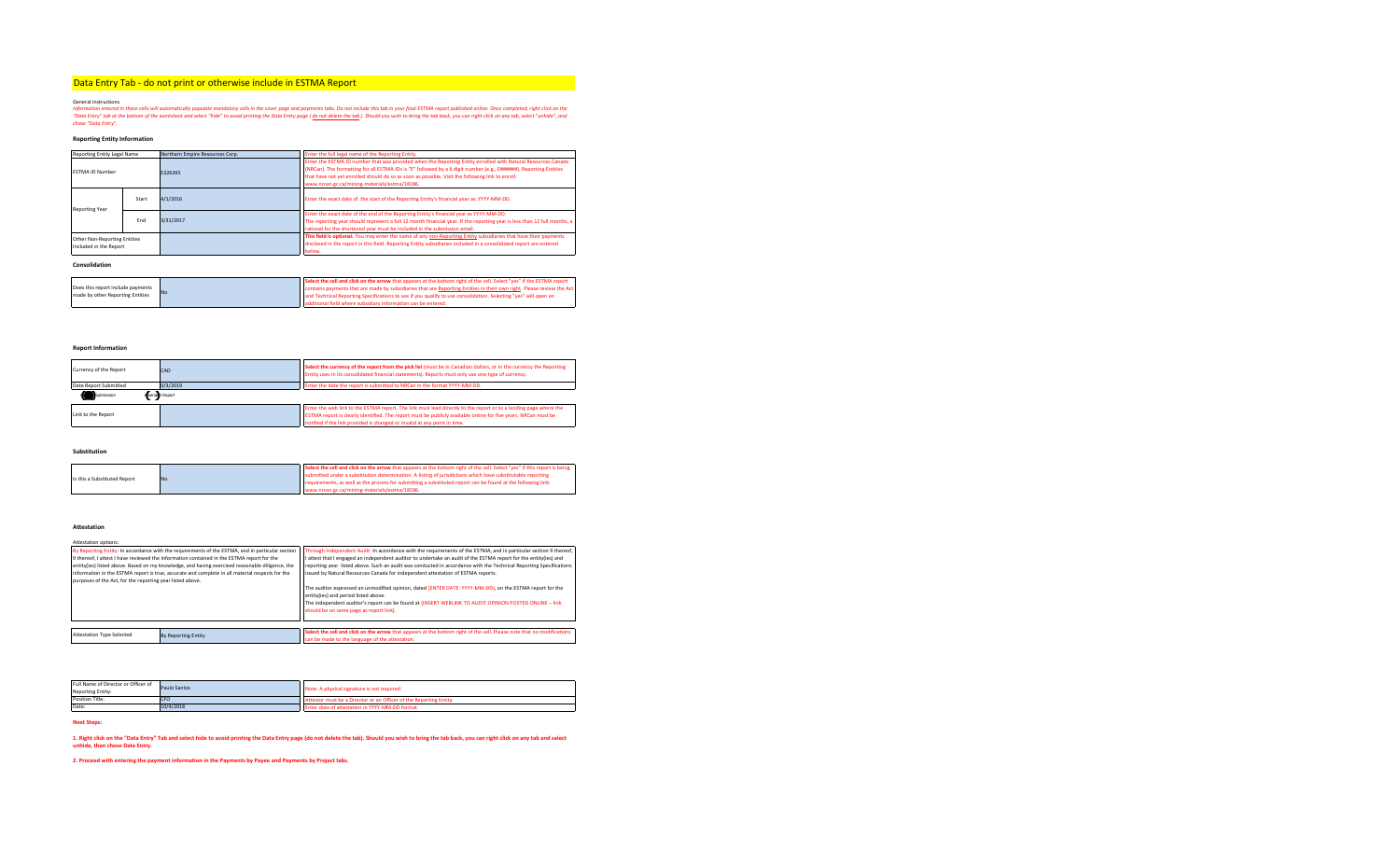| <b>Extractive Sector Transparency Measures Act - Annual Report</b>                                                                                                                                                                                                                                                                                                                                                                    |      |                     |                                                  |                                 |                       |           |
|---------------------------------------------------------------------------------------------------------------------------------------------------------------------------------------------------------------------------------------------------------------------------------------------------------------------------------------------------------------------------------------------------------------------------------------|------|---------------------|--------------------------------------------------|---------------------------------|-----------------------|-----------|
| <b>Reporting Entity Name</b>                                                                                                                                                                                                                                                                                                                                                                                                          |      |                     |                                                  | Northern Empire Resources Corp. |                       |           |
| <b>Reporting Year</b>                                                                                                                                                                                                                                                                                                                                                                                                                 | From | 4/1/2016            | To:                                              | 3/31/2017                       | <b>Date submitted</b> | 1/3/2019  |
| Reporting Entity ESTMA Identification Number E326395                                                                                                                                                                                                                                                                                                                                                                                  |      |                     | <b>◎</b> Original Submission<br>◯ Amended Report |                                 |                       |           |
| <b>Other Subsidiaries Included</b><br>(optional field)                                                                                                                                                                                                                                                                                                                                                                                |      |                     |                                                  |                                 |                       |           |
| <b>Not Consolidated</b>                                                                                                                                                                                                                                                                                                                                                                                                               |      |                     |                                                  |                                 |                       |           |
| <b>Not Substituted</b>                                                                                                                                                                                                                                                                                                                                                                                                                |      |                     |                                                  |                                 |                       |           |
| <b>Attestation by Reporting Entity</b>                                                                                                                                                                                                                                                                                                                                                                                                |      |                     |                                                  |                                 |                       |           |
| In accordance with the requirements of the ESTMA, and in particular section 9 thereof, I attest I have reviewed the information contained in the ESTMA report for the entity(ies) listed above.<br>Based on my knowledge, and having exercised reasonable diligence, the information in the ESTMA report is true, accurate and complete in all material respects for the purposes of the Act,<br>for the reporting year listed above. |      |                     |                                                  |                                 |                       |           |
|                                                                                                                                                                                                                                                                                                                                                                                                                                       |      |                     |                                                  |                                 |                       |           |
| Full Name of Director or Officer of Reporting Entity                                                                                                                                                                                                                                                                                                                                                                                  |      | <b>Paulo Santos</b> |                                                  |                                 | <b>Date</b>           | 10/4/2018 |
| <b>Position Title</b>                                                                                                                                                                                                                                                                                                                                                                                                                 |      | <b>CFO</b>          |                                                  |                                 |                       |           |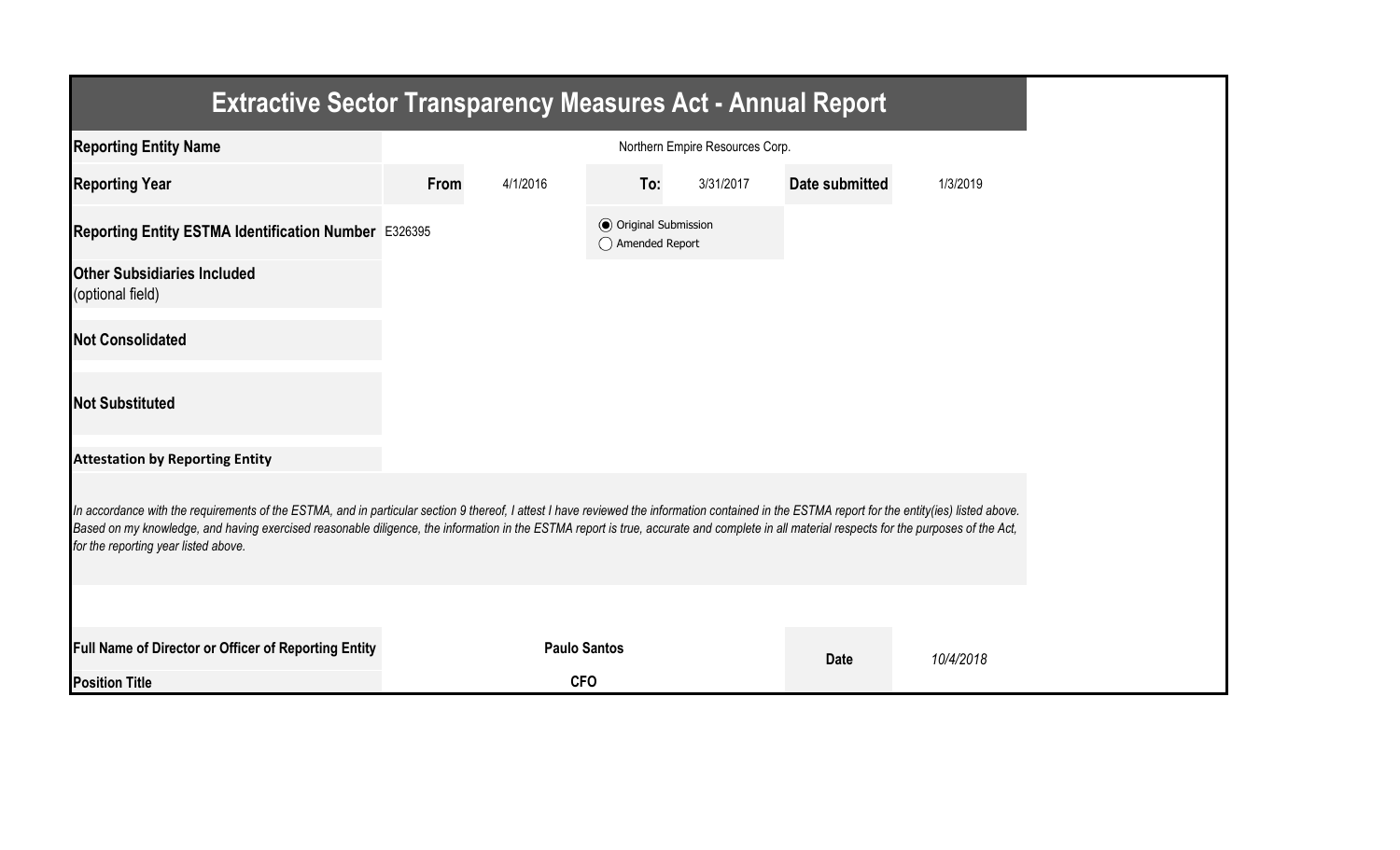|                                                                                                                                                                                  |                              |                                                                                 |                                                   |           |                          | Extractive Sector Transparency Measures Act - Annual Report                                                                                                                                                                                                                                                                              |                |                  |                                               |                                      |                            |
|----------------------------------------------------------------------------------------------------------------------------------------------------------------------------------|------------------------------|---------------------------------------------------------------------------------|---------------------------------------------------|-----------|--------------------------|------------------------------------------------------------------------------------------------------------------------------------------------------------------------------------------------------------------------------------------------------------------------------------------------------------------------------------------|----------------|------------------|-----------------------------------------------|--------------------------------------|----------------------------|
| <b>Reporting Year</b><br><b>Reporting Entity Name</b><br><b>Reporting Entity ESTMA</b><br><b>Identification Number</b><br><b>Subsidiary Reporting Entities (if</b><br>necessary) | From:                        | 4/1/2016                                                                        | To:<br>Northern Empire Resources Corp.<br>E326395 | 3/31/2017 |                          | <b>Currency of the Report</b>                                                                                                                                                                                                                                                                                                            | CAD            |                  |                                               |                                      |                            |
|                                                                                                                                                                                  |                              |                                                                                 |                                                   |           | <b>Payments by Payee</b> |                                                                                                                                                                                                                                                                                                                                          |                |                  |                                               |                                      |                            |
| Country                                                                                                                                                                          | Payee Name <sup>1</sup>      | Departments, Agency, etc<br>within Payee that Received<br>Payments <sup>2</sup> | <b>Taxes</b>                                      | Royalties | Fees                     | <b>Production Entitlements</b>                                                                                                                                                                                                                                                                                                           | <b>Bonuses</b> | <b>Dividends</b> | Infrastructure<br><b>Improvement Payments</b> | <b>Total Amount paid to</b><br>Payee | Notes <sup>34</sup>        |
| <b>United States of America</b>                                                                                                                                                  | State of Alaska              | Department of Natural Resources                                                 |                                                   |           | 193,365                  |                                                                                                                                                                                                                                                                                                                                          |                |                  |                                               |                                      | 193,365 Mineral claim fees |
| United States of America                                                                                                                                                         | Fairbanks North Star Borough |                                                                                 | 85,824                                            |           |                          |                                                                                                                                                                                                                                                                                                                                          |                |                  |                                               |                                      | 85,824 Property taxes      |
|                                                                                                                                                                                  |                              |                                                                                 |                                                   |           |                          |                                                                                                                                                                                                                                                                                                                                          |                |                  |                                               |                                      |                            |
|                                                                                                                                                                                  |                              |                                                                                 |                                                   |           |                          |                                                                                                                                                                                                                                                                                                                                          |                |                  |                                               |                                      |                            |
|                                                                                                                                                                                  |                              |                                                                                 |                                                   |           |                          |                                                                                                                                                                                                                                                                                                                                          |                |                  |                                               |                                      |                            |
|                                                                                                                                                                                  |                              |                                                                                 |                                                   |           |                          |                                                                                                                                                                                                                                                                                                                                          |                |                  |                                               |                                      |                            |
|                                                                                                                                                                                  |                              |                                                                                 |                                                   |           |                          |                                                                                                                                                                                                                                                                                                                                          |                |                  |                                               |                                      |                            |
|                                                                                                                                                                                  |                              |                                                                                 |                                                   |           |                          |                                                                                                                                                                                                                                                                                                                                          |                |                  |                                               |                                      |                            |
|                                                                                                                                                                                  |                              |                                                                                 |                                                   |           |                          |                                                                                                                                                                                                                                                                                                                                          |                |                  |                                               |                                      |                            |
|                                                                                                                                                                                  |                              |                                                                                 |                                                   |           |                          |                                                                                                                                                                                                                                                                                                                                          |                |                  |                                               |                                      |                            |
|                                                                                                                                                                                  |                              |                                                                                 |                                                   |           |                          |                                                                                                                                                                                                                                                                                                                                          |                |                  |                                               |                                      |                            |
|                                                                                                                                                                                  |                              |                                                                                 |                                                   |           |                          |                                                                                                                                                                                                                                                                                                                                          |                |                  |                                               |                                      |                            |
|                                                                                                                                                                                  |                              |                                                                                 |                                                   |           |                          |                                                                                                                                                                                                                                                                                                                                          |                |                  |                                               |                                      |                            |
|                                                                                                                                                                                  |                              |                                                                                 |                                                   |           |                          |                                                                                                                                                                                                                                                                                                                                          |                |                  |                                               |                                      |                            |
|                                                                                                                                                                                  |                              |                                                                                 |                                                   |           |                          |                                                                                                                                                                                                                                                                                                                                          |                |                  |                                               |                                      |                            |
|                                                                                                                                                                                  |                              |                                                                                 |                                                   |           |                          |                                                                                                                                                                                                                                                                                                                                          |                |                  |                                               |                                      |                            |
|                                                                                                                                                                                  |                              |                                                                                 |                                                   |           |                          |                                                                                                                                                                                                                                                                                                                                          |                |                  |                                               |                                      |                            |
|                                                                                                                                                                                  |                              |                                                                                 |                                                   |           |                          |                                                                                                                                                                                                                                                                                                                                          |                |                  |                                               |                                      |                            |
|                                                                                                                                                                                  |                              |                                                                                 |                                                   |           |                          |                                                                                                                                                                                                                                                                                                                                          |                |                  |                                               |                                      |                            |
|                                                                                                                                                                                  |                              |                                                                                 |                                                   |           |                          |                                                                                                                                                                                                                                                                                                                                          |                |                  |                                               |                                      |                            |
| <b>Additional Notes:</b>                                                                                                                                                         |                              |                                                                                 |                                                   |           |                          | US Dollars translated to Canadian Dollars at the exchange rate on the day payment is made.<br>State of Alaska payments: \$142,565 USD @ \$1.3524 = \$192,804.91 CAD, \$429 USD @ \$1.30559 = \$560.10 CAD<br>Fairbanks North Star Borough payments: \$65,051.92 USD @ \$1.3102 = \$85,231.03 CAD, \$461.40 USD @ \$1.2856 = \$593.18 CAD |                |                  |                                               |                                      |                            |